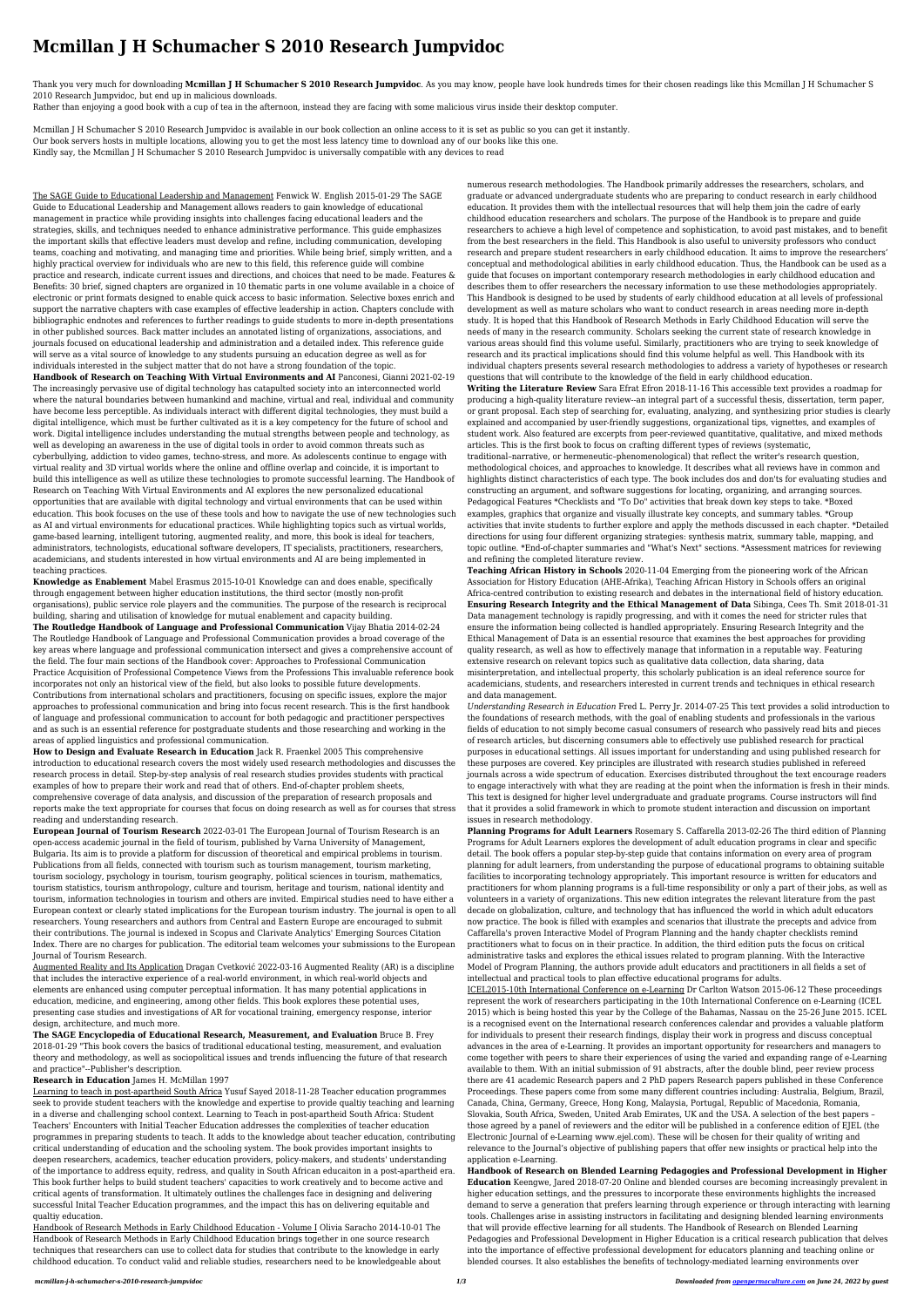traditional learning methods. Highlighting a wide array of topics such as online learning environments, active learning model, and educational development, this publication explores technology-based teaching methods in higher education. This book is targeted toward educators, educational administrators, academicians, researchers, and professionals within the realm of higher education. **Research in Education** James H. McMillan 1997

## **Research on Migrant Children's Educational Choices and Fiscal Policy** Hui Zhang 2021-05-24

Drawing from global insights and the education supply and demand theory, this book investigates migrant children's education in China, as well as the educational financial policies, which serves as both a background and possible solutions. From a comparative perspective, the education fiscal policies regarding issues with migrant/immigrant students and inequality in the United States and Europe were first examined, before comprehensive theoretical framework is constructed to evaluate the government and public schools' input and migrant children's educational demand in China. Their school choices, academic performances, educational choices and impact factors from the perspectives of class, gender, society and family are then discussed in depth. By tracing back to previous fiscal policies regarding migrant children in China and local policies in Beijing, Shanghai, Guangzhou and Shenzhen, the author further interrogates the existing challenges, possible strategies and solutions. This book will appeal to scholars of education economics, education policy, educational equality and those who're generally interested in Chinese education and society.

Mismanagement in African Governments Dr. Alain Mortha 2016-03-31 This book emanates from the authors doctoral dissertation research that explored African government mismanagement practices by focusing on the pilot case study of Chad in Central Africa. Two of Chads positions that are most bothersome and disconcerting to the author are least favorable place in the world to conduct business according to the World Bank and one of twenty countries in the world where corruption is most existent as adjudged by Transparency International. Being born and raised in Chad, the author was so shocked by these statistics that his chief desire in writing this book is to propose some sort of solution that may help African countries enhance the management of public resources rather than pointing a finger of blame. A comparative investigation of the management practices during the autocratic regime of former president Hissein Habr and the democratic regime of current president Idriss Dby Itno was conducted. This book begins with an overview of previous Chadian governments, the history of corruption in Chad, and a description of mismanagement practices during the regimes of Habr and Dby as revealed through research. An overview of the mismanagement practices in Sub-Sahara African governments also illustrates the similarities between Chad and these countries. The author provides a theoretical framework used to conduct his research as well as several leadership models that he believes would be useful for African governments. The book ends with the authors proposed customized Scholar-Practitioner-Leader (SPL) model based on ethics and TQM to enhance the management of public resource, and a discussion about the limits of his research plus recommendations for future research. The results of the study were shocking to say the least and raised questions about the viability of the Occidental democracy imposed in Africa by developed countries. Will some African countries be better off with a benevolent dictatorship rather than a democratic regime? Find more in the book.

Design and Measurement Strategies for Meaningful Learning Gómez Ramos, José Luis 2022-04-01 Teaching content and measuring content are frequently considered separate entities when designing teaching instruction. This can create a disconnect between how students are taught and how well they succeed when it comes time for assessment. To heal this rift, the theory of meaningful learning is a potential solution for designing effective teaching-learning and assessment materials. Design and Measurement Strategies for Meaningful Learning considers the best practices, challenges, and opportunities of instructional design as well as the theory and impact of meaningful learning. It provides educators with an essential text instructing them on how to successfully design and measure the content they teach. Covering a wide range of topics such as blended learning, online interaction, and learning assessment, this reference work is ideal for teachers, instructional designers, curriculum developers, policymakers, administrators, academicians, researchers, practitioners, and students.

**Teaching and Learning of English in the 21st Century: Perspectives and Practices from South East Asia** Muhammad Kamarul Kabilan, Raja Mazuin Raja Abdul Aziz, Jo-Ann Netto-Shek 2021-10-08 Teaching and learning in the 21st century have new implications for English language education since the core focus of learning in the 21st century involves collaboration, creativity, critical thinking and communication. Re-orientation of current curriculum, syllabus and content in English language education may be required and this could be attained by creating fundamental understanding of the concepts in relation to the main skills (reading, writing, listening and speaking), as well as other elements such as professional development of teachers, assessment and technology integration. This book aims to provide and facilitate such understanding to researchers, teachers, students and parents in deliberating, examining and resolving the main issues that beleaguer and challenge everyone and anyone involved in the teaching and learning in the 21st century. This volume draws together various researches, theoretical understandings, ideas and practices that reflect the above. *Institutional Research in South African HigherÿEducationÿ* Jan Botha 2016-11-01 The book provides a thorough overview of Institutional Research (IR) ? i.e. applied higher education research undertaken within universities ? in South Africa. It is a collection of essays focusing on the character and institutional setting of IR; how IR is embedded into the mechanisms of steering, shaping and reforming higher education; and what the major results were of IR in select thematic areas. The book is a valuable resource for higher education researchers and social researchers in South Africa interested in higher education. It ÿalso deserves to be read by practitioners and policymakers in the field of higher education in South Africa. It serves as an interesting case study for higher education researchers all over the world. Research in Education James H. McMillan 2001 This pioneering text provides a comprehensive and highly accessible introduction to the principles, concepts, and methods currently used in educational research. A balanced combination of both quantitative and qualitative research, this text also helps students master skills in reading, conducting, and understanding research. The fifth edition also includes techniques for utilizing the resources available on the Internet. **Artificial Intelligence Technologies and the Evolution of Web 3.0** Issa, Tomayess 2015-02-28 Web technologies have become a vital element within educational, professional, and social settings as they have the potential to improve performance and productivity across organizations. Artificial Intelligence Technologies and the Evolution of Web 3.0 brings together emergent research and best practices surrounding the effective usage of Web 3.0 technologies in a variety of environments. Featuring the latest technologies and applications across industries, this publication is a vital reference source for academics, researchers, students, and professionals who are interested in new ways to use intelligent web technologies within various settings. Research in Education James H. McMillan 2014-01-27 This is the eBook of the printed book and may not include any media, website access codes, or print supplements that may come packaged with the bound book. This substantially revised text provides a comprehensive, highly accessible, and student friendly introduction to the principles, concepts, and methods currently used in educational research. This text provides a balanced combination of quantitative and qualitative methods and enables students to master skills in reading, understanding, critiquing, and conducting research. The treatment of qualitative research is parallel to that of quantitative research to enable students to better understand all approaches to research. This text uses extensive examples from different journals, thoughtful pedagogy that includes instructional aids, instructional tests, key terms, application problems, concept maps, and criteria for evaluating studies. **Technology-Supported Teaching and Research Methods for Educators** Makewa, Lazarus Ndiku 2018-09-28 Technology can be a powerful tool for transforming learning. It can help affirm and advance relationships between educators and students, reinvent approaches to learning and collaboration, shrink long-standing equity and accessibility gaps, and adapt learning experiences to meet the needs of all learners. Technology-Supported Teaching and Research Methods for Educators provides innovative insights into the utilization and maintenance of technology-supported teaching and research methods for educators. The content within this publication represents the work of e-learning, digital technologies, and current issues and trends in the field of teaching and learning in the context of contemporary technologies. It is a vital reference source for school educators, professionals, school administrators, academicians, researchers, and graduate-level students seeking coverage on topics centered on the integration of effective technologies that will support educators and students. **Handbook of Research on Promoting Global Citizenship Education** Keengwe, Jared 2022-02-18 A global citizen is an individual who believes in a public responsibility for their local community to grow and interconnect amongst the world's diverse people and things. Global citizenship education is a fast-moving process that continues to intertwine communities all over the world. As we move toward a more global world, the improvement in education, health, poverty rates, and standard of living should come with it. This

global world must be a place where people are aware of what is going on and can have an impact as well. The Handbook of Research on Promoting Global Citizenship Education explores various ways to empower educators to design and implement a curriculum that incorporates global citizen education. Covering a range of topics such as global issues and academic migration, this major reference work is ideal for academicians, industry professionals, policymakers, researchers, scholars, instructors, and students. *Environmental Impacts of Tourism in Developing Nations* Sharma, Ravi 2018-09-07 In the face of rapid industrialisation in the last few decades, the tourism economy has blossomed into a major industry with positive impacts such as economic growth, infrastructure development, employment, and income generation. However, tourism brings negative environmental effects such as degradation of landscapes and habitats, increased vulnerability of avifauna and wildlife, and pollution leading to the decline of species. Environmental Impacts of Tourism in Developing Nations is a pivotal reference source that explores some of the critical challenges faced in the tourism economy particularly with regard to the impacts on the environment in developing nations. It also explores the impact tourism plays in the biophysical environment such as the issue of climate change. While highlighting topics such as environmental justice, ecosystems, and ecotourism, this book is ideally designed for academicians, policymakers, environmentalists, tourism professionals, and graduate-level students seeking current research on the environmental and economic impacts of tourism.

**The Cambridge Guide to Research in Language Teaching and Learning** James Dean Brown 2015-10-08 This book provides an up-to-date and comprehensive overview of research methods in secondlanguage teaching and learning, from experts in the field. The Cambridge Guide to Research in Language Teaching and Learning covers 36 core areas of second-language research, organised into four main sections: Primary Considerations; Getting Ready; Doing the Research; Research Contexts. Presenting indepth but easy to understand theoretical overviews, along with practical advice, the volume is aimed at 'students of research', including pre-service and in-service language teachers who are interested in research methods, as well as those studying research methods in Bachelor, MA, or PhD graduate programs around the world.

**Handbook of Research on Inequities in Online Education During Global Crises** Kyei-Blankson, Lydia 2021-05-07 In response to the COVID-19 pandemic, many educational institutions implemented social distancing interventions such as initiating closure, developing plans for employees to work remotely, and transitioning teaching and learning from face-to-face classrooms to online environments. The abrupt switch to online teaching and learning, for the most part, has been a massive change for administration, faculty, and students at traditional brick-and-mortar universities and colleges as concerns regarding the pedagogical soundness of this mode of delivery remain among some stakeholders. Not only that, but the switch has also revealed the inequities in the system when it comes to the types of students universities serve. It is important as institutions move forward with online instruction that consideration be made about all students and what policies and strategies need to be put into place to help support and meet the needs of all constituents now or when unprecedented situations arise. The only way this can be done is by documenting the experiences through the eyes of faculty who were at the frontline of providing instruction and advising services to students. The Handbook of Research on Inequities in Online Education During Global Crises brings to light the struggles faculty and students faced as they were required to switch to online education during the global COVID-19 health crisis. This crisis has revealed inequities in the educational system as well as the specific effects of inequities when it comes to learning online, and the chapters in this book provide information to help institutions be better prepared for online education or remote learning in the future. While highlighting topics such as new educational trends, remote instruction, diversity in education, and teaching and learning in a pandemic, this book is ideal for in-service and preservice teachers, administrators, teacher educators, practitioners, stakeholders, researchers, academicians, and students interested in the inequalities within the educational systems and the new policies and strategies put in place with online education to combat these issues and support the needs of all diverse student populations.

**Leadership Approaches to Negotiate Challenges in a Changing Education Landscape** Leentjie van Jaarsveld 2020-12-31 The argumentative point of departure of this scholarly book is the common conviction of specialists in the field of education in South Africa that the national education system is not at a satisfactory level – in both the academic and the public discourse. Such allegations are made and, frequently, stronger adjectives than 'non-satisfactory' are used. Results of international test series in which South Africa has participated, such as the 2015 TIMSS tests, confirm the negative verdicts found in the (public and scholarly) discourse. This book aims to argue that although the lack of performance could be attributed to a multiplicity of factors, one factor that can make a difference in the achievement levels obtained by learners in schools is leadership. The book demonstrates that a particular problem of both the scholarly and the public discourse on education in South Africa is an overtone of defeatism or resignation, blaming all ills in the education system and educational institutions on historical legacies and/or contextual factors (such as socio-economic deprivation in the catchment areas of schools) or poor resources and infrastructure. This collected work was inspired by a recently published spate of articles on top-performing schools (including top-performing schools in rural communities), in which it was demonstrated that good leadership can overcome such contextual and other challenges. The book unpacks the issue of leadership in South African schools from a variety of perspectives, thus contributing to the development of the scholarly discourse on Educational Leadership in South Africa. The target audience of the book is scholars of Educational Leadership. The research reported in the chapters draw on a wide range of methodologies, including empirical (survey) research (questionnaires and interviews), critical literature surveys, and the comparative method.

*Action Research in Education* Sara Efrat Efron 2013-02-26 This book has been replaced by Action Research in Education, Second Edition, ISBN 978-1-4625-4161-4.

**Introduction to Research in Education** Donald Ary 2018-01-01 A classic in the field, INTRODUCTION TO METHODS IN EDUCATION, 10th Edition, helps students master the basic competencies necessary to understand and evaluate the research of others, and shows them how to plan and conduct original research. The text's strengths include a clear writing style, comprehensive topic coverage, well-chosen and effective examples that clarify complex concepts, and strong end-of-chapter exercises that expose students to intriguing research problems. This edition builds on the text's strengths of teaching students to become more competent consumers and producers of research, with expanded coverage of qualitative methods, action research, and indigenous research; and an up-to-date feature focusing on research issues in the public realm. Important Notice: Media content referenced within the product description or the product text may not be available in the ebook version.

*Theory, Practice, and Trends in Human Services: An Introduction* Edward S. Neukrug 2016-01-01 Distinguished by its focus on the development of the helper, its experiential emphasis, and the unique use of personal vignettes, Neukrug's easy-to-understand and comprehensive text provides an overview of the field of human services. It begins with discussions of history and current issues, followed by a chapter on standards as they relate to skills, credentialing, ethics, and accreditation. The book later moves on to cover important content areas that human service professionals must know and understand to be effective, including counseling theory, helping skills, group and family counseling, consultation and supervision, community organizing, human development, cultural competence, how to work with varied client populations, and research, evaluation, and assessment. The last chapter focuses on career development, including guidance about further education and insight into how career development models can be applied to the student and the student's clients. Important Notice: Media content referenced within the product description or the product text may not be available in the ebook version.

*Handbook of Research on Digital Learning* Montebello, Matthew 2019-10-11 Education has gone through numerous radical changes as the digital era has transformed the way we as humans communicate, inform ourselves, purchase goods, and perform other mundane chores at home and at work. New and emerging pedagogies have enabled rapid advancements, perhaps too rapidly. It's a challenge for instructors and researchers alike to remain up to date with educational developments and unlock the full potential that technology could have on this significant profession. The Handbook of Research on Digital Learning is an essential reference source that explores the different challenges and opportunities that the new and transformative pedagogies have enabled. The challenges will be portrayed through a number of case studies where learners have struggled, managed, and adapted digital technologies in their effort to progress educational goals. Opportunities are revealed and displayed in the form of new methodologies, institutions scenarios, and ongoing research that seeks to optimize the use of such a medium to assist the digital learner in the future of networked education. Featuring research on topics such as mobile learning, self-directed learning, and cultural considerations, this book is ideally designed for teachers, principals, higher education faculty, deans, curriculum developers, instructional designers, educational software developers, IT specialists, students, researchers, and academicians.

**Conducting and Reading Research in Kinesiology** Ted A. Baumgartner 2019-10-15 Updated and